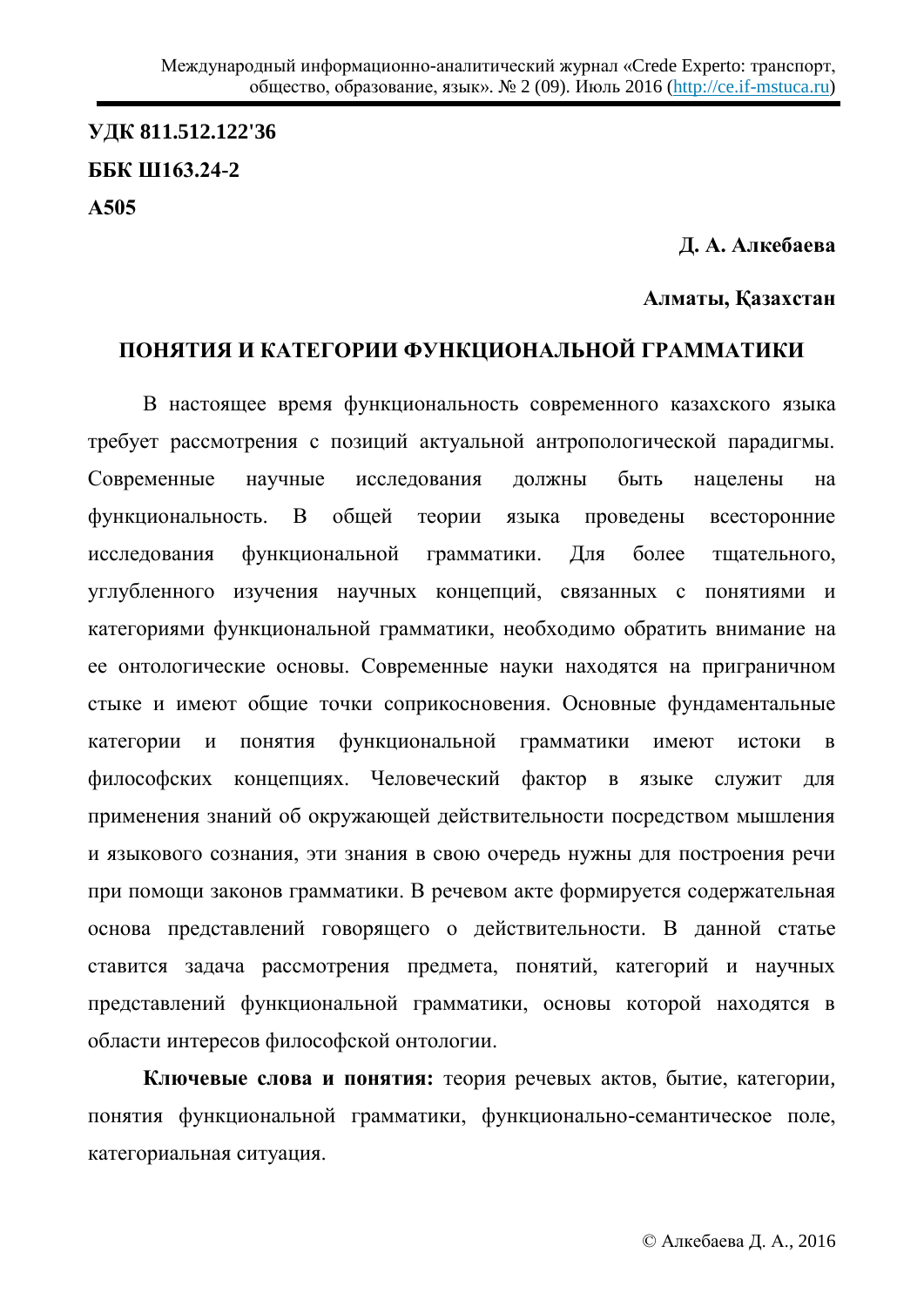#### **D. A. Alkebaeva**

### **Almaty, Kazakhstan**

#### **NOUTIONS AND CATEGORIES OF FUNCTIONAL GRAMMAR**

At present the functionality of the modern Kazakh language requires considering from the viewpoint of the actual anthropological paradigm. The modern scientific research should focus on functionality. In the general theory of language the comprehensive research of functional grammar was conducted. For more thorough, deep exploration of the scientific concepts related to the notions and categories of functional grammar one must pay attention to their ontological foundation. Modern sciences are in the near-border area and have a lot of common points. Basic fundamental categories and concepts of functional grammar derive from philosophical concepts. The human factor in the language serves to apply the knowledge of reality through thinking and linguistic consciousness which are, in turn, necessary for the construction of speech by grammar laws. In the speech act the basis of a speaker's informative representations of reality is generated. The article reviews the subject, concepts, categories and scientific concepts of functional grammar the basis of which is in the philosophical ontology.

**Key words:** the theory of speech acts, being, categories and notions of functional grammar, functional-semantic field, categorical situation.

The research grammatical component of natural languages based on functional positions is called functional grammar. The scientists M. Bruno, O. Jespersen, C. Mathesius laid the foundation for functional grammar. S. Dick's studies supported the development of the theoretical basis of functional grammar, grammar classification as psychological, typological and pragmatic one [J. Filipec,1961, p. 172].

The independent scientific field intersecting with other branches of science promotes the emergence of new trends. The main object of functional grammar is the study of language units according to the principle "from the content to the form, from the form to the concept."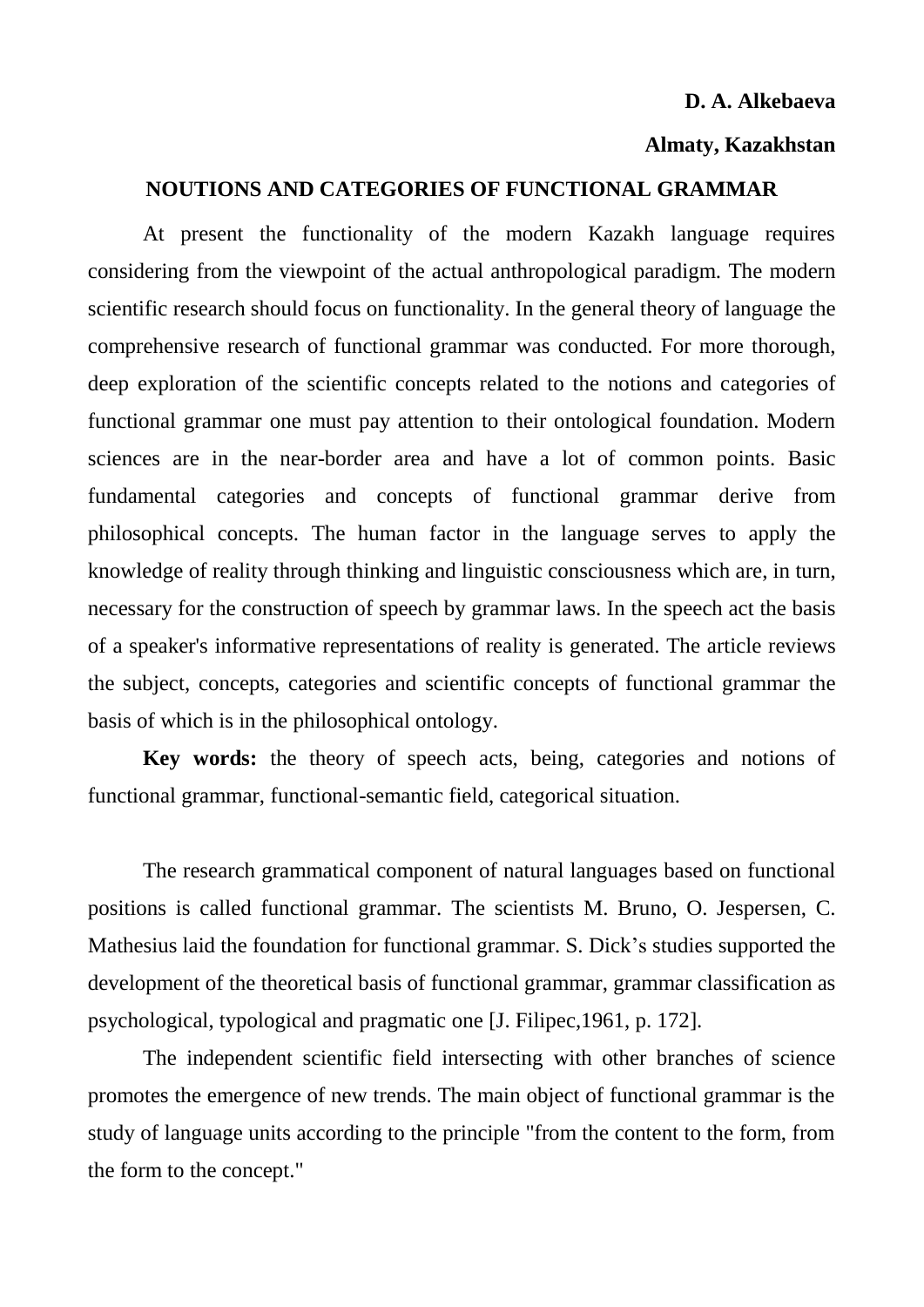In the theoretical part of functional grammar  $(A, B)$ <sub>Q</sub>iquarko, B.  $\Gamma$ ak) functional-syntactic concepts  $(\Gamma, 3)$ <sub>0</sub> $\pi$ <sub>3</sub> $\pi$ ,  $\pi$ <sub>1</sub>. III<sub>Me</sub> $\pi$ <sub>B</sub><sub>2</sub>), the concept of functional categories, the link between vocabulary and grammar are considered in the first place by application of the functional semantic field theory [O. Jespersen, 1933, p. 5; А. Бондаренко, 1984, р. 60–62, 71–72; В.Гак, 1971, 1972. – р. 367-395;  $\Gamma$ . Золотова, 2009, p. 262]. The content plane and the grammatical form of words, the content plane of sentences and statements verbalized, the content expressed by linguistic means and included in the language system are considered in foreign research works  $[\Gamma, 30]$ <sub>10</sub> торяа, 2009. p. 262; Д. Шмелев, 1977, p. 127; А. Байтұрсынов ,1992, р. 448; С. Аманжолов, 1994. р. 320].

In many studies, functional grammar is considered in close relation to the grammatical typology, contrastive grammar, grammatical semantics and grammar of text and psycholinguistic aspects of grammar.

In Russian linguistics, this trend was first comprehensively discussed by scientist A.V. Bondarko and was called "onomasiological functional grammar".

Since the problems of Kazakh language functionality are studied on the base of the current anthropocentric principle, revealing the cognitive, pragmatic function of language, considering the cognitive abilities of language from a scientific point of view, the main feature and purpose of the research is at the junction with the other branches of science.

For a long time the researchers of Kazakh linguistics were focused on the issues of specific application of grammatical units of the Kazakh literary language, related concepts, their use in the language. The writings of scientists A. Baitursynov, K. Zhubanov, S. Amanzholov laid the foundation for studies of functional areas [А. Байтұрсынов, 1992, р. 448; С. Аманжолов, 1994, р. 320; К. Жубанов, 2010, р. 608].

The study of various aspects of the structural system of language reveals the direction of functional grammar, so it has become the subject of analysis from different sides. In Kazakh linguistics the given problem has been drawing attention for a long time. In 1950s the famous Kazakh scientist S. Amanzholov stressed: "I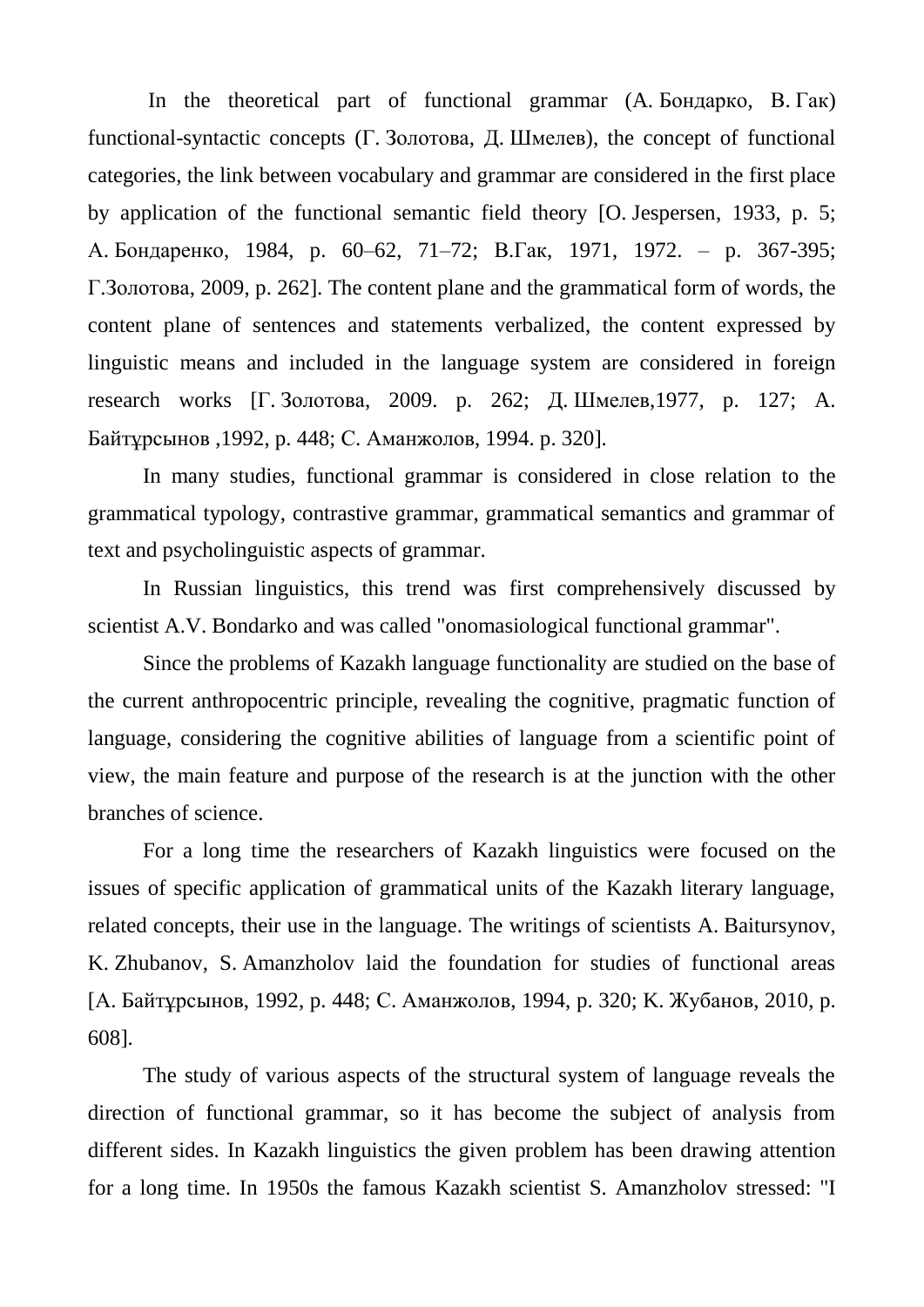would like to dwell on the problem of the connection of a large number of words from the standpoint of mental activity (of course, we are not referring to such links as concord, adjoinment, government .... standing alone). We aim to address this problem, to the extent possibly based on the laws of dialectics" [К. Жубанов, 2010, p. 17].

Studies of certain categories of functional grammar associated with the subcategories (for example, the category of modality is associated with the subcategory of opportunities and responsibilities) revealed the possibility of an in-depth study of the complex category, full consideration of the categories in a new way.

Due to the fact that the classical structure and grammar do not take into account the speaker's presence in the speech, extra-linguistic factors are not fully disclosed to the functionality of the language. Considering the factors that affect the speaker's speech contributes to the identification of the functional properties and the conceptual field of language.

 The functional-semantic field is the main object of functional grammar in Russian linguistics. Basics of functional grammar were laid and put into scientific language through a semantic category. Semantic categories serve as an auxiliary object, tools required for the connection between thought and language, logic, psychology and the lexical fund of language. Semantic categories based on logical and psychological categories participate in the speech act.

 Significance of the dialectical unity of the transition from the "abstract" to "concrete" influenced linguistic units, which gave the general concepts leading to the formation of specific categories and concepts of functional grammar.

 The basic concepts of functional grammar are associated with science ontology. Ontology is the science of being. That is the general description of being, knowledge of the concepts and criteria that develop an idea of humanity existence, identifying the best way forward. We can note that the human imagination, all the processes of consciousness, spiritual values, the idea of time, mood and other factors also belong to the category of being.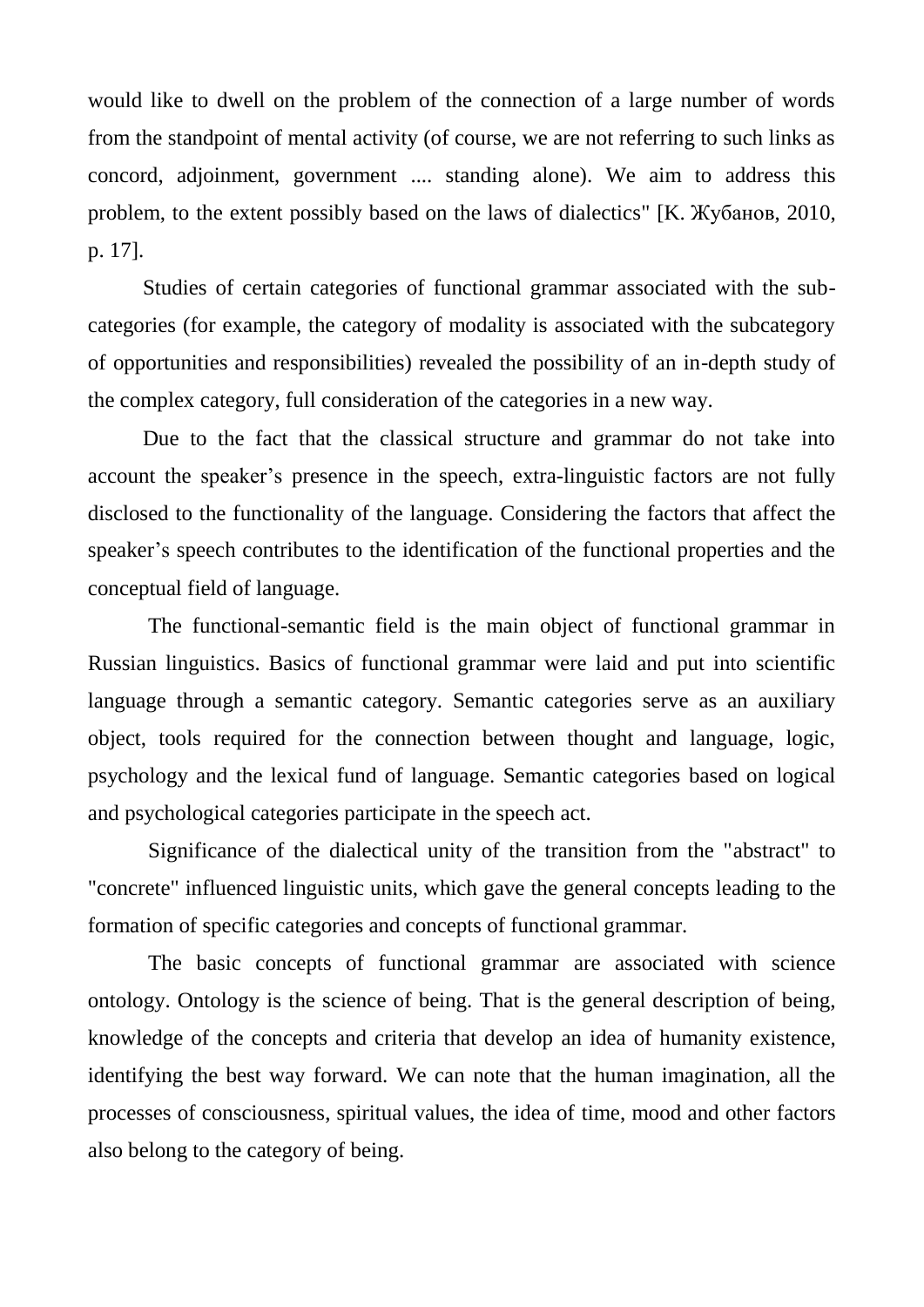The reality is perceived as physical, psychological, cultural and social life. The being is cognized through the nature of things, but the well-known concepts are in constant conflict. It is regarded as a philosophical category, which covers the entire actually existing world, the concept of having a broad meaning.

There have been recent studies on the philosophical and ontological basis of categories and concepts of functional grammar. Since the main objective of functional grammar is revealing the truth of the real world, it is considered on the basis of philosophical knowledge.

To achieve this goal it is necessary to pay special attention to the fact that the basic concepts of functional grammar originate in philosophy and ontology. To do this, you should pay attention to some scientific formulations of functional grammar. The main scientific concept of functional grammar is as follows: the word in a speaker's speech is seen as a linguistic tool - a tool that is applied not only within a single closed circle, but also as an object of consideration with an integration point of view, as an integrated unity which is in constant relation to other language aspects. To achieve this, the basic concepts and categories of functional grammar as a result of intellectual-cognitive situations are revealed through the perception and the sense of the reality of being.

The theories that have a common goal produce new laws (from a scientific point of view), explaining, predicting new phenomena, new concepts and definitions associated with previous internal integrity. Using different language units to refer to the same concept made it possible to understand and reveal the depth of the meaning of existence. Through the knowledge, consciousness the different aspects of the concept were revealed, as well as their internal connections and properties that implement the concept of integrity. Thinking and consciousness disclose not only any specific features of a concept, but also the common purpose. For the assimilation of the importance of reality in the dialectical transition from the "abstract" to "accurate" the man used language units expressing general concepts. Thus, the various language units share a common feature: open concept from different angles.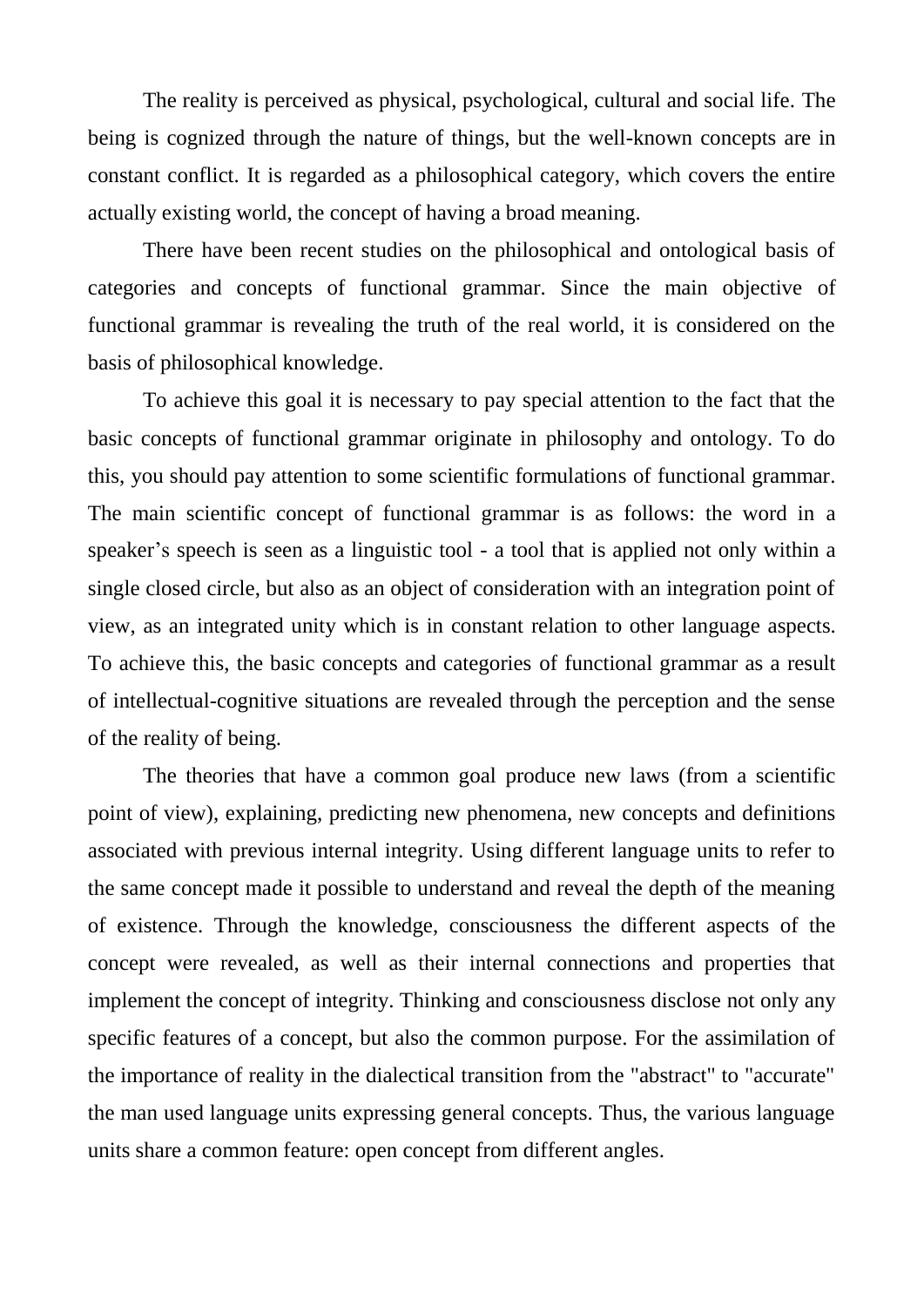The main idea of this research is to examine the areas of the human factor as the main component, the creation of special model problems of perception of the reality. The human factor reveals the possibility of knowledge of reality and its reflection in speech activity by a grammatical language laws that promote wordformation. In a sentence the concept and the content of the speaker's ideas of reality are formed, as well as new concepts related to the situation of communication.

Thus, the view is associated in the minds of native speakers with truth and knowledge, finding expression in the language laws, in the analysis of the situation of communication, creates new categories and concepts of functional grammar.

The concepts and categories of functional grammar may be considered in two groups: these are concepts of time and space. Therefore, in the first place, it is necessary to disclose the general concepts of time and space. All the concepts of functional grammar as a result of advanced philosophical knowledge are based on the conceptual framework of this branch of science.

Various concepts of functional grammar arose from the ideas of time and space in people's minds. Due to the fact that the time and space are dependent on each other, they do not exist in isolation. On the basis of the philosophical ontology categories and concepts of functional grammar are generated. The concepts of time and space have arisen on the basis of philosophical ontology, which is closely linked to the concepts of functional grammar.

Time and space as described above cannot be separated from each other. People can realize time and space by judgments in the form of answers to the questions: Where and how is it? what? when? Now you can disclose the value of the concept by uniting the functions of individual language units.

Time and space as philosophical categories, have been the object of attention of thinkers for a long time. Categories of time and space firmly occupy a place in the human mind, are closely interrelated and their community can be traced in the development and movement of the various systems. The philosophy and science of the ancient world, the principles of systematization of the categories of space and time influenced the results of specific judgments and perceptions, as well as their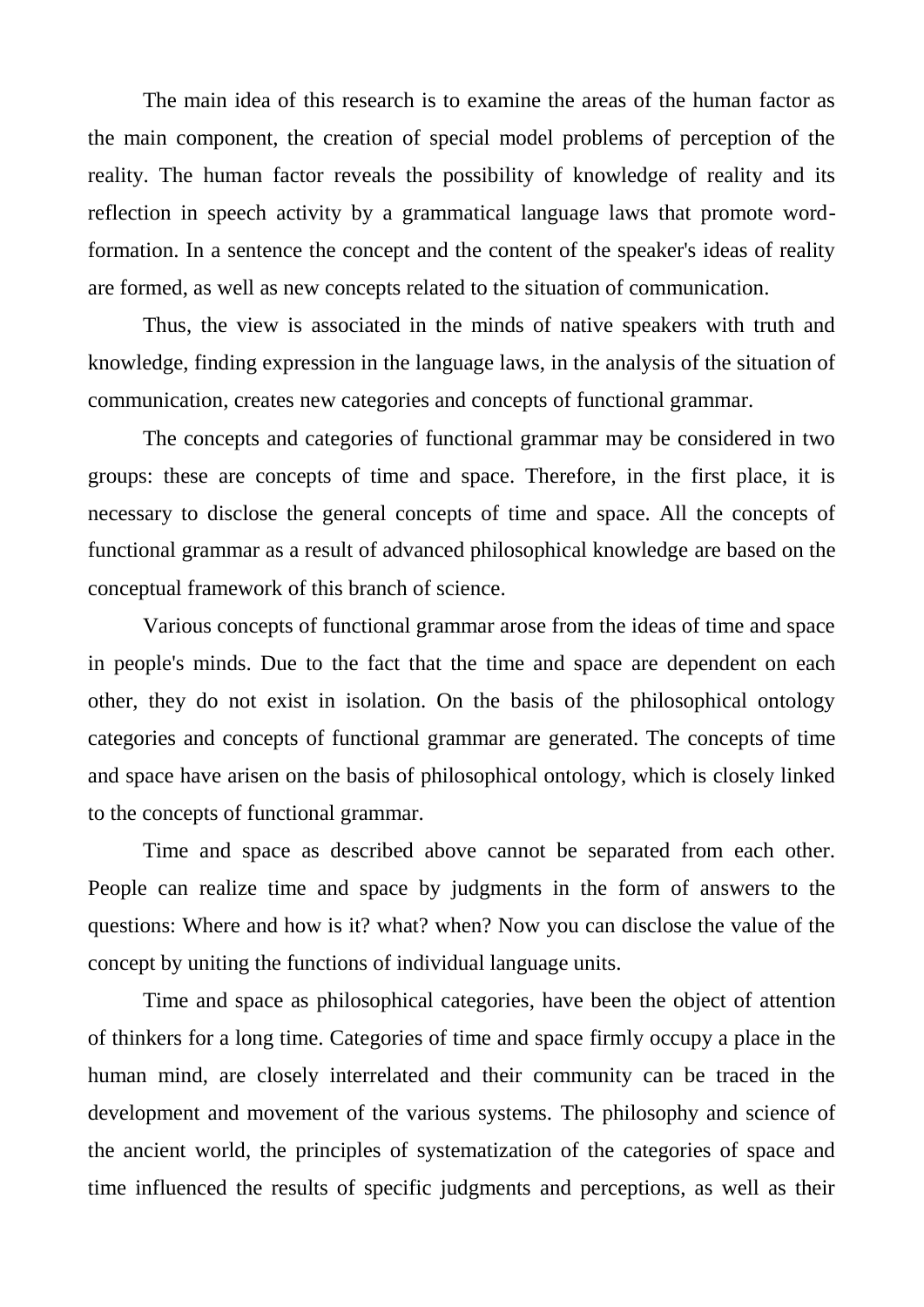evolution. The research on the natural history of the new time and space communication terminals have led to the emergence of new scientific findings and views on the relationship of these categories. Thus, study of time and space in various branches of science are carried out in accordance with the characteristic of the industry's direction and goals. With the position of natural science there is an idea of not having to do with the nature of human things and phenomena. In the philosophical discourse time and space, movement and reality are shown in conjunction with each other. In the most general and abstract representations of reality, man is regarded as more specific scope of a more complex meaning. On this basis, concepts that describe the reality are identified. This is a long process of dialectical path of knowledge. Description by philosophical science of unity and interrelationship of time, space, motion, and reality was a sub-object of the scientific discourse in the function of language to clarify the conceptual representations in the formation of compound words from simple ones.

The concepts and categories of functional grammar get in the ontological aspect of the embodiment at various levels of linguistic resources. In the minds of Kazakh people the perception of objects, phenomena and processes affects the formation of concepts and different categories of functional grammar. Conditions determined by binding the verbal objectification form a concept or a category of the whole speech act. Thus, we can observe the process of occurrence of words from other languages in the vocabulary of the Kazakh language.

## **List of references**

1. Аманжолов, С. Қазақ әдеби тілі синтаксисінің қысқаша курсы: дәрістер жинағы / С. Аманжолов. Алматы: Санат, 1994. – 320 бет.

2. Байтұрсынов А. Тіл тағылымы (қазақ тілі мен оқу-ағартуға қатысты еңбектері)- Алматы, «Ана тілі», 1992. 448 бет.

3. Бондаренко А.В. Функциональная грамматика. – Ленинград: Наука, 1984. c. 60–62, 71–72.